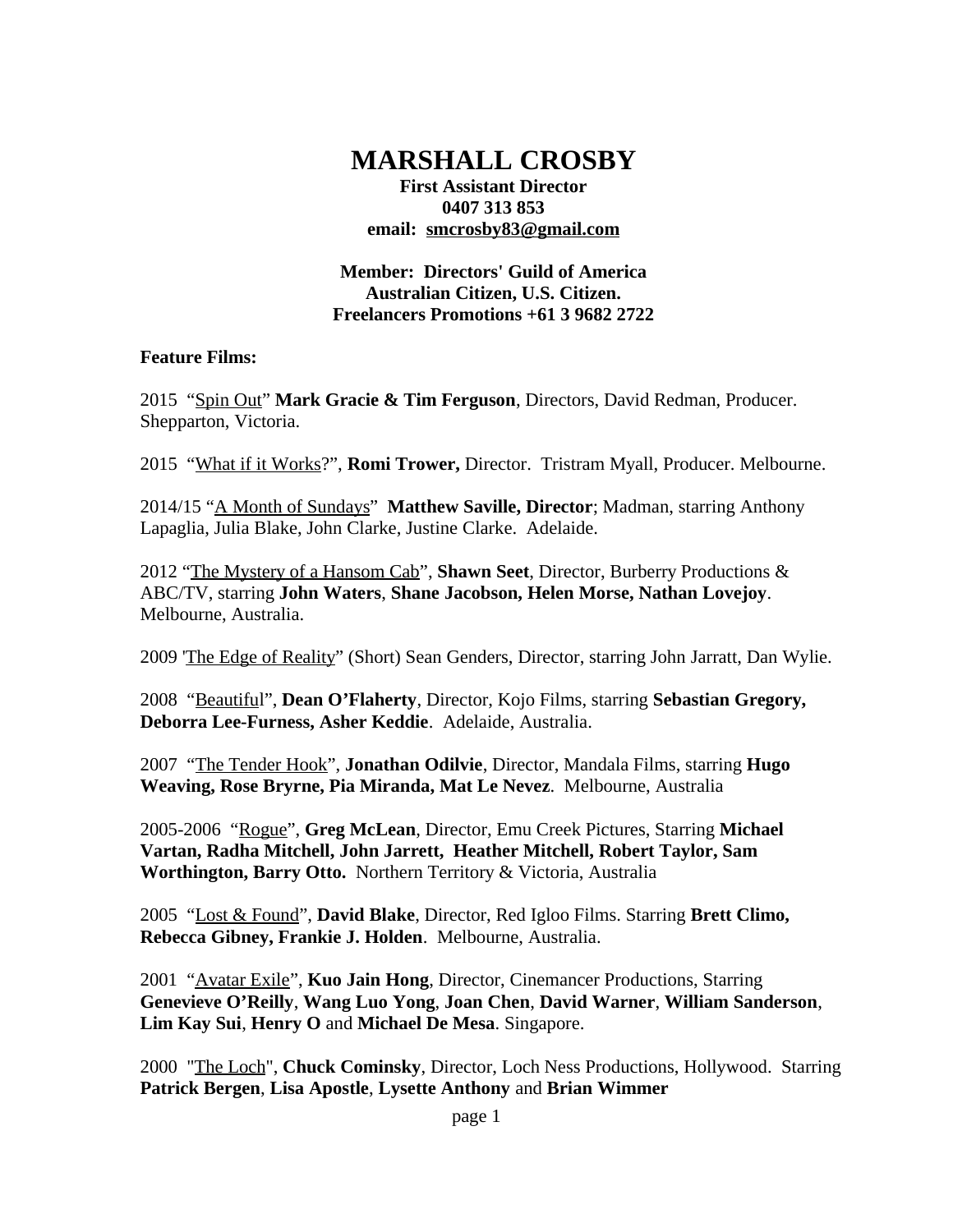1999 "Buddy Boy"; **Mark Hanlon**, Director, Independent Pictures, Hollywood. Starring **Aiden Gillen**, **Emmanuelle Seigner**, **Susan Tyrrell** and **Boone.** 

1998 "Sugartown"; **Alison Anders/Kurt Voss** Directors, Sugartown Productions. Starring **Ali Sheedy**, **Rosanne Arquette** and **John Doe**. California.

1998 "The Killer Eye", Full Moon Pictures, Hollywood

1998 "Arthur's Quest", (a children's movie), Preferred Films, Hollywood. Starring **Ari Gross, Catherine Oxenberg**, and **Alexandra Paul.**

1997 "Tom Sawer", (a children's movie), Preferred Films, Hollywood. Starring **Artie Johnston**, **Ruth Buzzey** and **Eric Estrada**

1995 "French Exit" **Daphner Kastner**, Director, Cineville Pictures, Hollywood. Starring **Molly Hagen, Johnathon Silverman** and **Madchen Amick**

1995 "The Whole Wide World" Cineville Pictures, Austin Texas. Directed by **Dan Ireland**, starring **Vincent DiNofrio, Renee Zellwegger**, **Anne Wedgeworth** and **Harve Presnell**.

1993 "Sherlock Bones Undercover Dog" (a children's movie), Westwind Productions, Catalina Island, CA

1990 "Leather Jackets", Smoking Gun Productions/TWE, Hollywood. Directed by **Lee Drysdale**, starring **Brigit Fonda**, **D.B. Sweeney** and **Carey Elways**

1989 "Megaville", White Noise/Heritage, Hollywood. Directed by **Peter Lehner**, starring **Billy Zane, Grace Zabriskie, Christine Klocke, J.C.Quinn**.

1989 "Ancient Assassin", MGL Productions, Hollywood

1989 "Mom", Smoking Gun Productions, Hollywood

1988 "The Big Turnaround", Dove Productions, Hollywood, starring Brian Cranston, Ernest Borgnine.

1988 "Legal Aliens", Abadan Productions, Hollywood

1985 "Premonitions", Squat Theatre Productions, New York City

## **Television:**

2020 "5 Bedrooms", Peter Templeman Director. Hoodlam/Network 10

2019 "Thalu" Dena Curtis, Amie Batalibasi Directors. ABC/NITV/ Childrens' Televisio Fund. Pilbura, WA.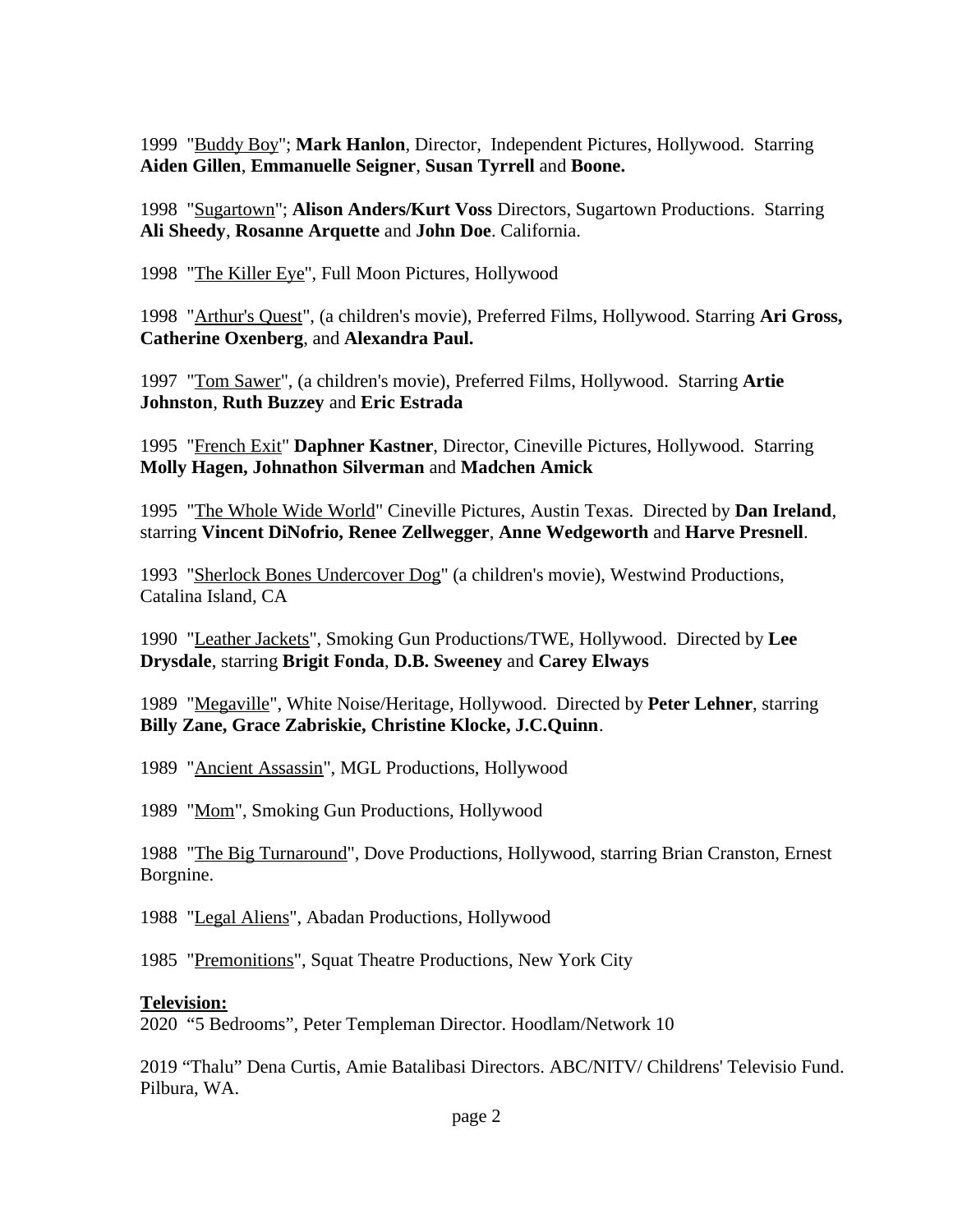2019 "Sea-Changed Re-imagined". Peter Templeman, director. Fiona Egger, Deb Cox, Lois Randell, Producers. Everycloud/Channel 9.

2019 "My Life is Murder". Leah Purcell, Jovita O'Shaugnessy, Matt King, Directors. Claire Tonkin, Elisa Argenzo, Producers. CJZ & Channel 10.

2018 "Miss Fisher's Modern Murder Mysteries" Kevin Carlin, Fiona Banks, directors. Fiona Egger, Deb Cox Producers. Everycloud & Channel

2018 "The Blake Mysteries", **Ian Barry**, director, Goerge Adams, producer, December Media & Channel 7.

2018 "Nowhere Boys", **Nick Verso, Goran Stolevski**, directors. Beth Frey, producer, Matchbox/ABC.

2017 "Romper Stomper", James Napier Robertson, Director, John Edwards, producer, Stan.

2017 "Fighting Season", **Kate Woods,** director, Elissa Argenzio, producer. Fox & Goalpost.

2017 "Olivia Newton-John", **Shawn Seet**, Director, **Margo McDonald**, Producer. Fremantle, Network 7.

2016 "House Husbands" Season 5. Sian Davis, Director. Sue Seeary, David Maher, David Taylor Producers. Playmaker

2016 "Nowhere Boys" Season 3. Sian Davies, Rowan Woods, Directors. Beth Frey, Tony Ayres, James Grandison, Producers.

2015 "Eddie Perfect's The Future is Expensive" **Matthew Saville,** Director**,** Lisa Wang, Producer

2013 "Fat Tony & CO", Screentime, **Andrew Prowse**, **Peter Andrikidis**, Directors.

2013 "Camp" NBC, **Lynne Marie Danzie** Director, Starring Rachel Griffith

2013 "Offspring" - Southern Star, **Kate Dennis, Emma Freeman** directors.

2012 "Underbelly – Squizzy" - Screentime, **Andrew Prowse, Shawn Seet,** directors.

2011 "Slide" Foxtel television series. **Shawn Seet, Garth Maxwell,** directors. Brisbane.

2010 "Underbelly Movie Files – Tell them Lucifer Was Here", Screen time, **Shawn Seet**, director.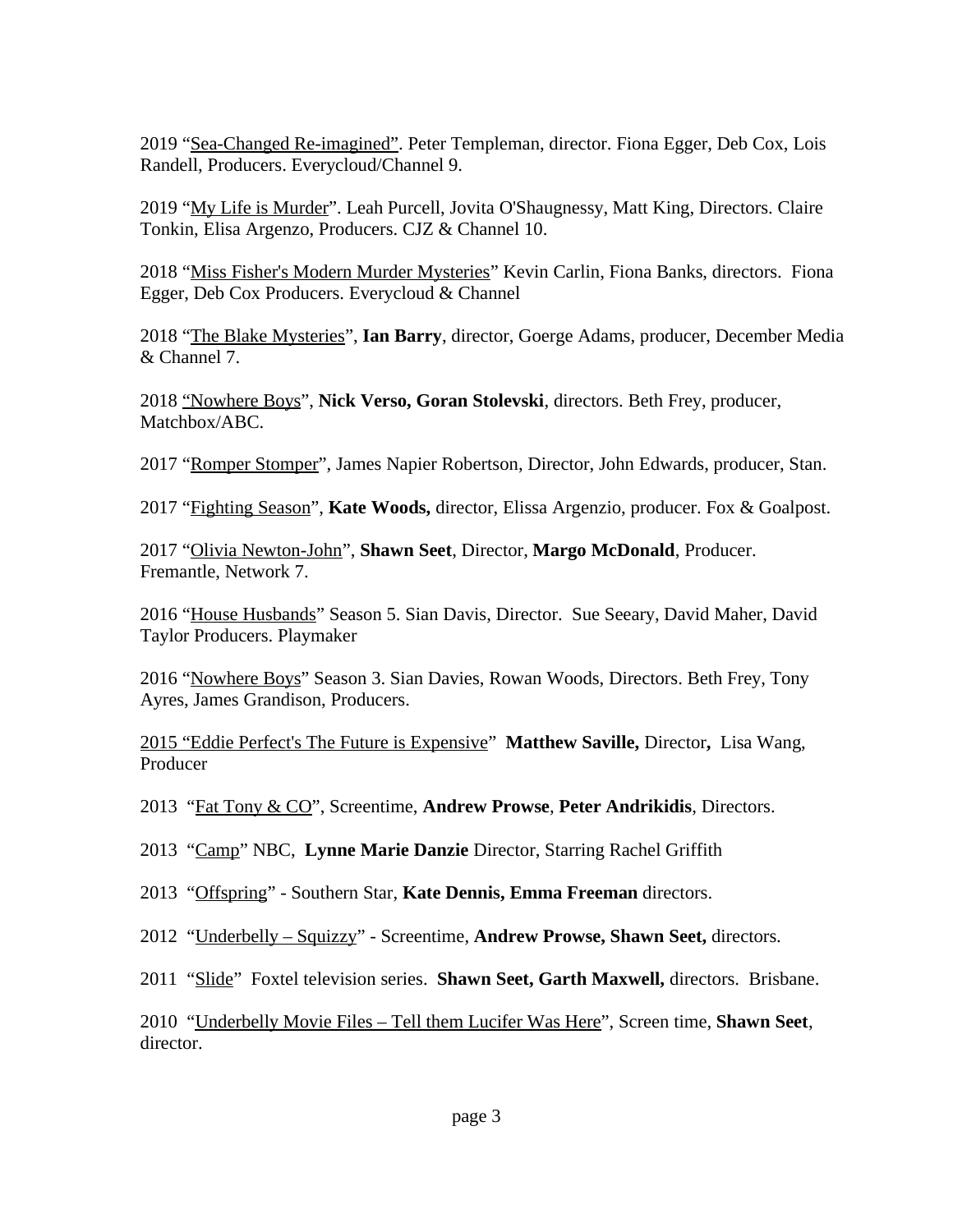2004 "Stingers" Simpson Le Mesurier/Channel 9, **Julian McSwiney, Steve Mann, Grant Brown, Kath Hayden, Ken Cameron, David Cameron**, directors; starring **Gary Sweet** and **Peter Phelps.**

2003 "Stingers" Simpson Le Mesurier/Channel 9, starring **Gary Sweet** and **Peter Phelps**

#### 2002 "MDA", ABC-TV Drama starring **Kerry Armstrong** and **Shane Bourne**

2000 "Pig's Breakfast" Southern Star, 11 x 30 min eps, Melbourne, Australia

1999 "Christina's Birthday", 1/2 hour drama, SBS-TV, Broome W.A.

#### **1999 "Mr Show", H.B.O./Dakota starring David Cross and Bob Odenkirk**

1998 Academy Awards**,** filmed comedy pieces, Dakota North, **Troy Miller**, Director, starring **Billy Crystal** and **Kevin Costner**.

1998 "Tenacious D", Dakota Films/HBO, starring **Jack Black** and **Kyle Glass.**

1997, MTV Movie Awards, filmed comedy pieces, MTV, **Troy Miller**, Director, starring **Mike Myers**, **Jay Leno**, **Jeananne Garofolo**, **Ben Stiller**.

1997 "Mr Show" for Dakota North starring **Bob Odenkirk and David Cross**.

## **1996, "Pulp Comics", Comedy Central (1 x 1/2 hour)**

1987, "Flashcourse", Metro Productions, San Francisco (5 x 1/2 hours)

## **Commercials**:

"Cadbury's Favorites", Great Southern Films, Jamie Doolan, director; "Megamart", Renegade Films, David Parker, director; "TXU", Renegade Films, Hayley Cloake, Director; "Sausage Software", Renegade Films, Dogboys, Directors; "Herald Sun", JWT, Alan Maxwell Director; "Seiman's Expo", Alan Maxwell Director; "Kan Tong - Special Dinner", Renegade Films, Hayley Cloake, Director; "Ansett Viewmaster", Automatic Films, Tony Mahony, Director, "Yellow Pages", Great Southern Films, Rey Carlson, Director, "Mrs Crockett's", Black Cat, Ricard Franklin, Director, "M& M's" for Fuel; "Haynes Joe Montana" for Momentum; "Don Rickles Promos" - Comedy Central; "Party of 5" - Fox Promotions/Dakota; "Ames Department Stores" - Sean Tracey Assoc; "CMTV", Morgan & Assoc., Hollywood; "Pontiac Tempest", The Partners, (Toronto) San Francisco; "S.F. Federal", "Heald's Health"Landvoigt/Bayne Productions, San Francisco; "Some Brand of Cat Litter", Landvoigt/Bayne Productions, San Francisco; "Blue Shield", Landvoigt/Bayne Productions, San Francisco; "Ramada Inns", Landvoigt/Bayne Productions, San Francisco; "MacDonalds Footballers", Landvoigt/Bayne Productions, San Francisco; "St. Agnes Hospital "Landvoigt/Bayne Productions, San Francisco; "Hublein Wines"for Landvoigt/Bayne Productions, San Francisco; For Artransa, Sydney: "Mitsibishi Colt", "America's Cup",